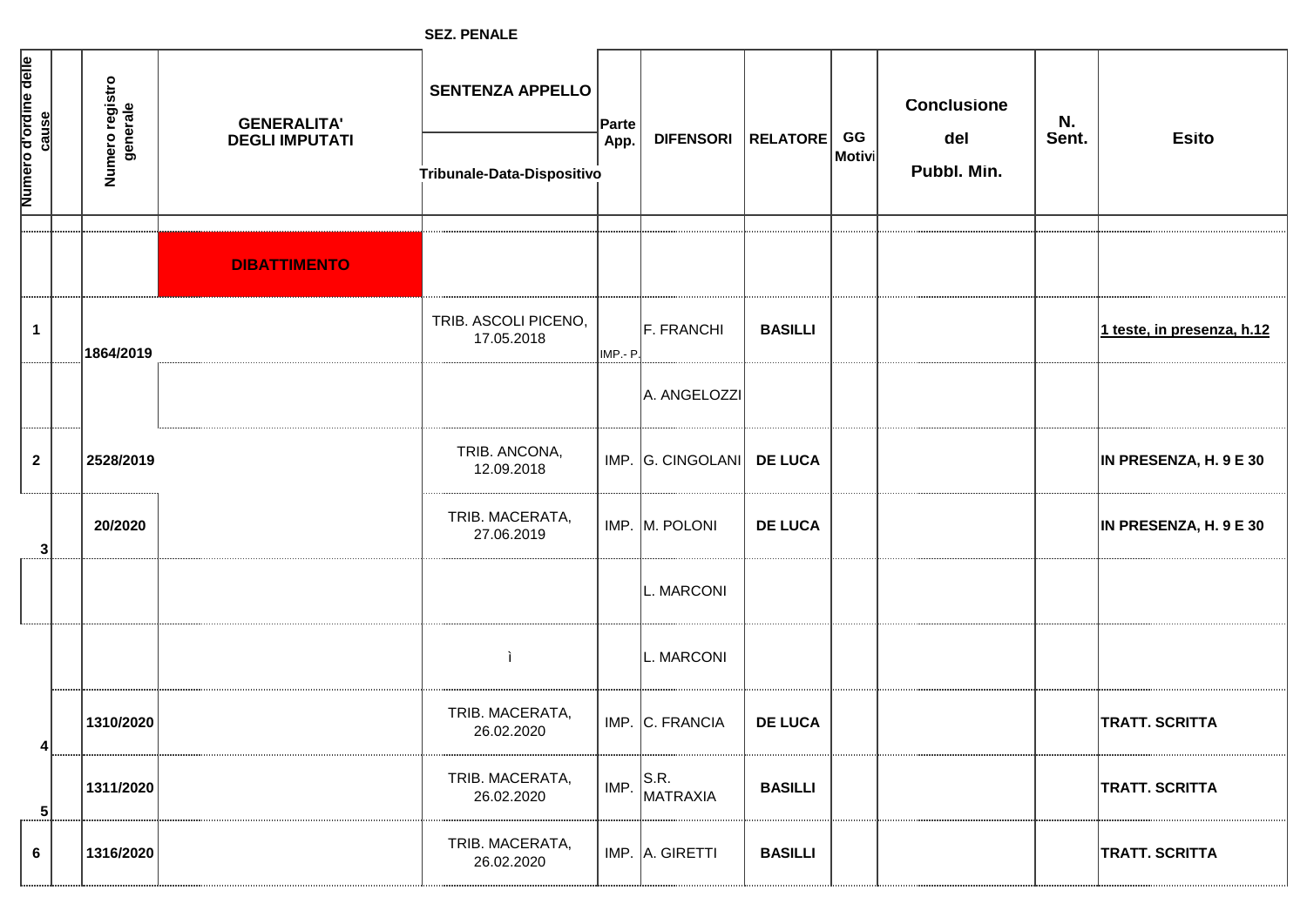|                |           |                             |      | A. GIRETTI                         |                 |  |                       |
|----------------|-----------|-----------------------------|------|------------------------------------|-----------------|--|-----------------------|
|                |           |                             |      | M.MICCI                            |                 |  |                       |
| $\overline{7}$ | 1326/2020 | TRIB. FERMO,<br>11.10.2019  |      | IMP. S. MANCINI                    | <b>BASILLI</b>  |  | <b>TRATT. SCRITTA</b> |
| 8              | 1327/2020 | TRIB. FERMO,<br>19.05.2020  | IMP. | G. COLA-D.<br><b>BRANCOZZI</b>     | <b>RASCIONI</b> |  | <b>TRATT. SCRITTA</b> |
| 9              | 1328/2020 | TRIB. FERMO,<br>25.02.2019  | IMP. | BELLABARBA                         | <b>BASILLI</b>  |  | <b>TRATT. SCRITTA</b> |
|                |           |                             |      | M. BELLONI                         |                 |  |                       |
| 10             | 1330/2020 | TRIB. FERMO,<br>28.06.2019  | IMP. | A.<br>CIARROCCHI                   | <b>DE LUCA</b>  |  | <b>TRATT. SCRITTA</b> |
| 11             | 1344/2020 | TRIB. ANCONA,<br>06.11.2019 |      | IMP. F. PETRUZZO                   | <b>DE LUCA</b>  |  | <b>TRATT. SCRITTA</b> |
|                |           |                             |      | A. SORANA                          |                 |  |                       |
| 12             | 1355/2020 | TRIB. ANCONA,<br>13.05.2019 | IMP. | S.R.<br>MATRAXIA                   | <b>RASCIONI</b> |  | TRATT.SCRITTA         |
| 13             | 1356/2020 | TRIB. ANCONA,<br>18.10.2019 |      | $\vert$ IMP. $\vert$ S.R. MATRAXIA | <b>RASCIONI</b> |  | <b>TRATT.SCRITTA</b>  |
| 14             | 1360/2020 | TRIB. ANCONA,<br>09.10.2019 |      | IMP. F. PETRUZZO                   | <b>DE LUCA</b>  |  | <b>TRATT.SCRITTA</b>  |
|                |           |                             |      | M. CHIARUGI                        |                 |  |                       |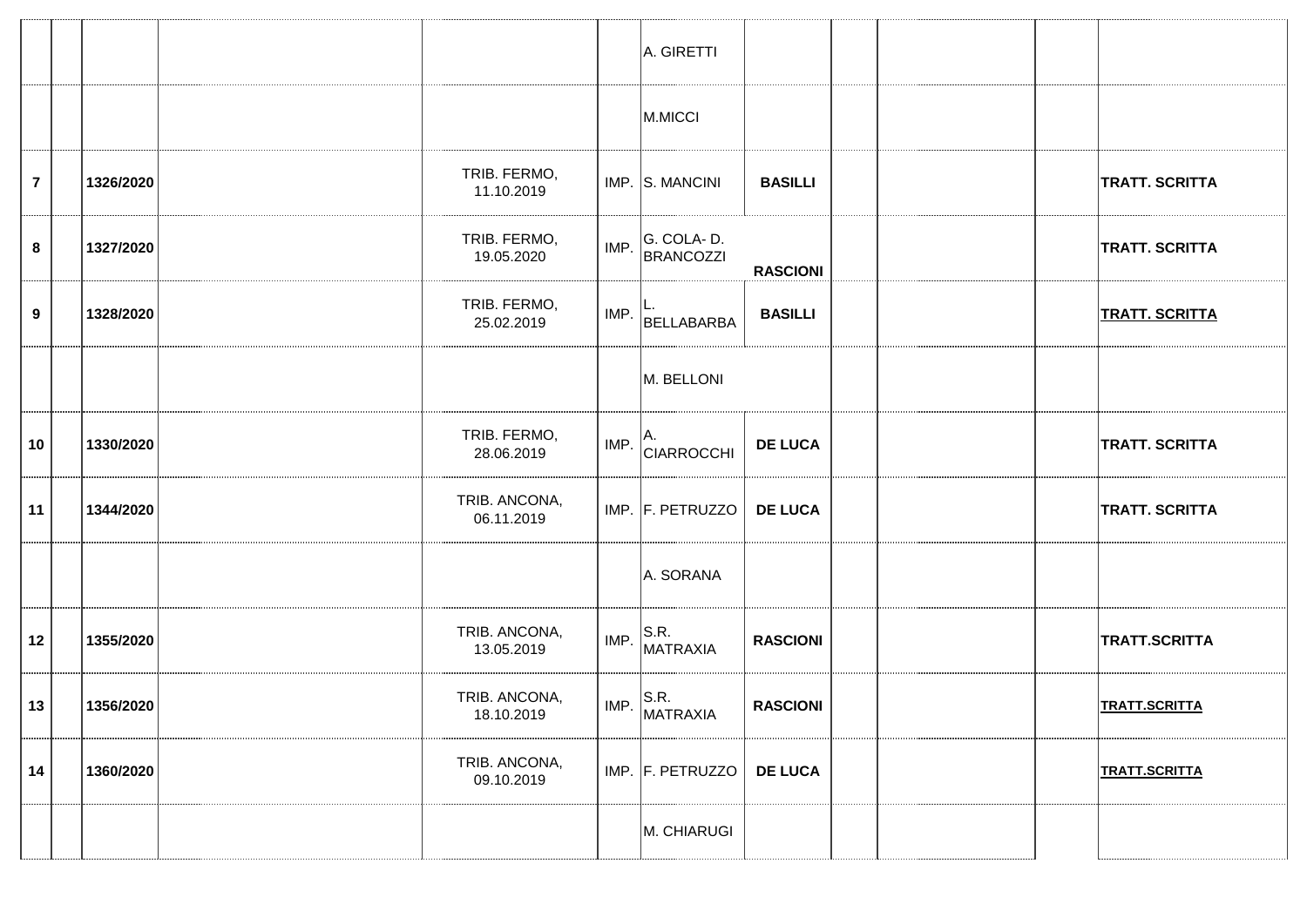| 15 | 1703/2021 |                            | TRIB. ANCONA,<br>06.07.2021   |      | IMP. M. CATANI               | <b>RASCIONI</b> |  | <b>TRATT. SCRITTA</b> |
|----|-----------|----------------------------|-------------------------------|------|------------------------------|-----------------|--|-----------------------|
|    |           |                            |                               |      | R. TOMASI                    |                 |  |                       |
|    |           |                            |                               |      | M. BASCONI                   |                 |  |                       |
|    |           |                            |                               |      | M. BASCONI                   |                 |  |                       |
|    |           |                            |                               |      | R. TOMASI                    |                 |  |                       |
|    |           |                            |                               |      | R. TOMASI                    |                 |  |                       |
|    |           | <b>CAMERA DI CONSIGLIO</b> |                               |      |                              |                 |  |                       |
|    |           |                            |                               |      |                              |                 |  |                       |
| 16 | 1309/2020 |                            | TRIB. MACERATA,<br>23.01.2020 | IMP. | S. R.<br>MATRAXIA            | <b>BASILLI</b>  |  | <b>TRATT. SCRITTA</b> |
| 17 | 1329/2020 |                            | TRIB. FERMO,<br>19.05.2020    | IMP. | G.<br>PIERGENTILI            | <b>BASILLI</b>  |  | <b>TRATT. SCRITTA</b> |
| 18 | 1332/2020 |                            | TRIB. PESARO,<br>26.05.2020   |      | IMP. M. DEFENDINI   RASCIONI |                 |  | <b>TRATT. SCRITTA</b> |
| 19 | 1334/2020 |                            | TRIB. PESARO, 22.01.2020      |      | IMP. S. PEZZOLESI RASCIONI   |                 |  | <b>TRATT. SCRITTA</b> |
| 20 | 1342/2020 |                            | TRIB. ANCONA,<br>13.09.2019   | IMP. | M.<br><b>DIAMANTINI</b>      | <b>BASILLI</b>  |  | <b>TRATT. SCRITTA</b> |
|    |           |                            |                               |      | M. OLIVETTI                  |                 |  |                       |